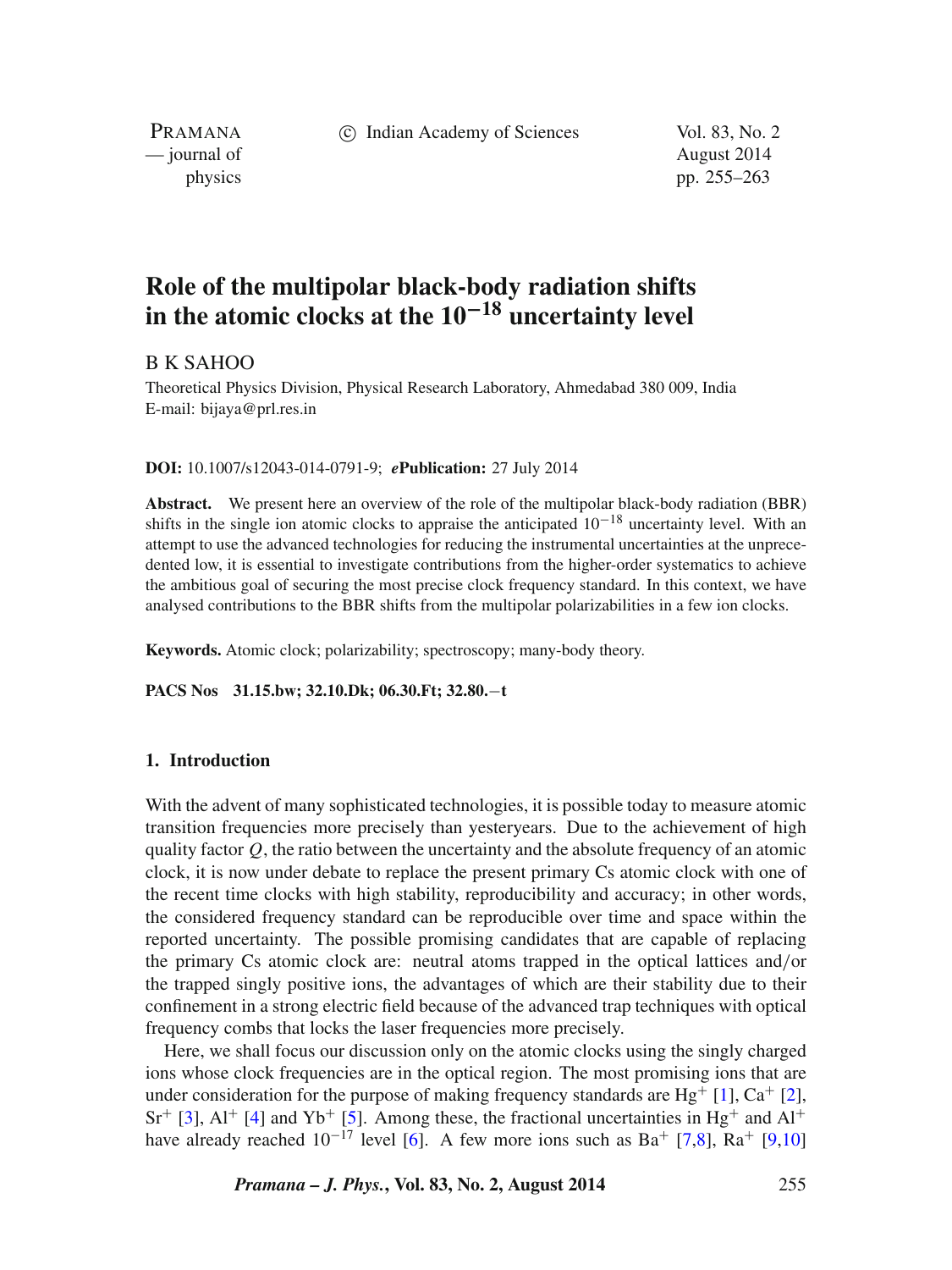etc. are also proposed. These clocks will help us not only to define the SI second more precisely, but also can be used for making the global positioning systems, tracking of deep-space probes, inferring fundamental physics like probing possible variation of the fine-structure constant etc.

In most of these ions mentioned, the main issue is to reduce the systematic effects and*/*or their uncertainties so that they can be considered as the most precise atomic clocks. In that respect, the black-body radiation (BBR) shift is one of the significant systematic effects in many of the atomic ions considered for the clock purposes and to precisely estimate its shift is a matter of current interest. Precise measurements of this effect would require sophisticated instruments, it may be costly and may need huge manpower. In contrast, any accurate relativistic many-body approaches relying on the high performance computing systems that are capable of describing the atomic structures correctly can also be used to estimate the BBR shifts with the desired precision but at a lower cost. As the estimate of BBR shifts in a particular atomic clock depends directly on the differential scalar polarizability of the associated states in the clock transition, this quantity in an atomic system can be calculated accurately; a number of accurate calculations are reported (e.g.,  $[9,11-14]$  $[9,11-14]$  $[9,11-14]$  and references therein). However, most of the calculated BBR shifts are determined by accounting contributions only from the electric dipole (*E*1) polarizabilities assuming that contributions from the other polarizabilities are negligible or lower than the required precision. The considered transitions in the singly charged alkaline earth atomic ions are basically the  $S_{1/2} \rightarrow D_{3/2}$  and/or  $S_{1/2} \rightarrow D_{5/2}$  transitions. Typically, the magnetic dipole (*M*1) polarizabilities of the  $S_{1/2}$  states are small in magnitudes, but these quantities are large for the  $D_{3/2}/D_{5/2}$  states due to the large contributions from their counter fine structure levels. In an attempt to push the relative uncertainties in these ion clocks below 10<sup>−</sup><sup>17</sup> level, we verified recently the contributions from the multipolar polarizabilities in two prominent ion clocks,  $Ca^+$  and  $Sr^+$  [\[14\]](#page-8-6), and found that the contributions from these higher multipolar polarizabilities are significant at the 10<sup>−</sup><sup>18</sup> level. In this paper, we are extending similar studies to find out contributions from the multipolar polarizabilities to the BBR shifts in the proposed  $S_{1/2} \rightarrow D_{5/2}$  clock transitions in Ba<sup>+</sup> and  $Ra<sup>+</sup>$  to verify their roles at the  $10<sup>-18</sup>$  uncertainty level.

## **2. Theory**

In the presence of a weak electromagnetic field, the energy shift of an atomic energy level  $|\Psi_n\rangle$  with energy  $E_n (= \omega_n)$  is approximated to [\[14–](#page-8-6)[16\]](#page-8-7)

$$
\delta E_n(\omega) = \frac{1}{2} \sum_{m \neq n} |V_{nm}(r, \omega)|^2 \left( \frac{\omega_n - \omega_m}{(\omega_n - \omega_m)^2 - \omega^2} \right),\tag{1}
$$

where the external propagating electromagnetic field in the Coulomb gauge is given by

$$
V(r, \omega) = -c \, \alpha \cdot A(r, \omega) = -c (\alpha \cdot \hat{\epsilon}) \exp(i\mathbf{k} \cdot \mathbf{r}) \tag{2}
$$

256 *Pramana – J. Phys.***, Vol. 83, No. 2, August 2014**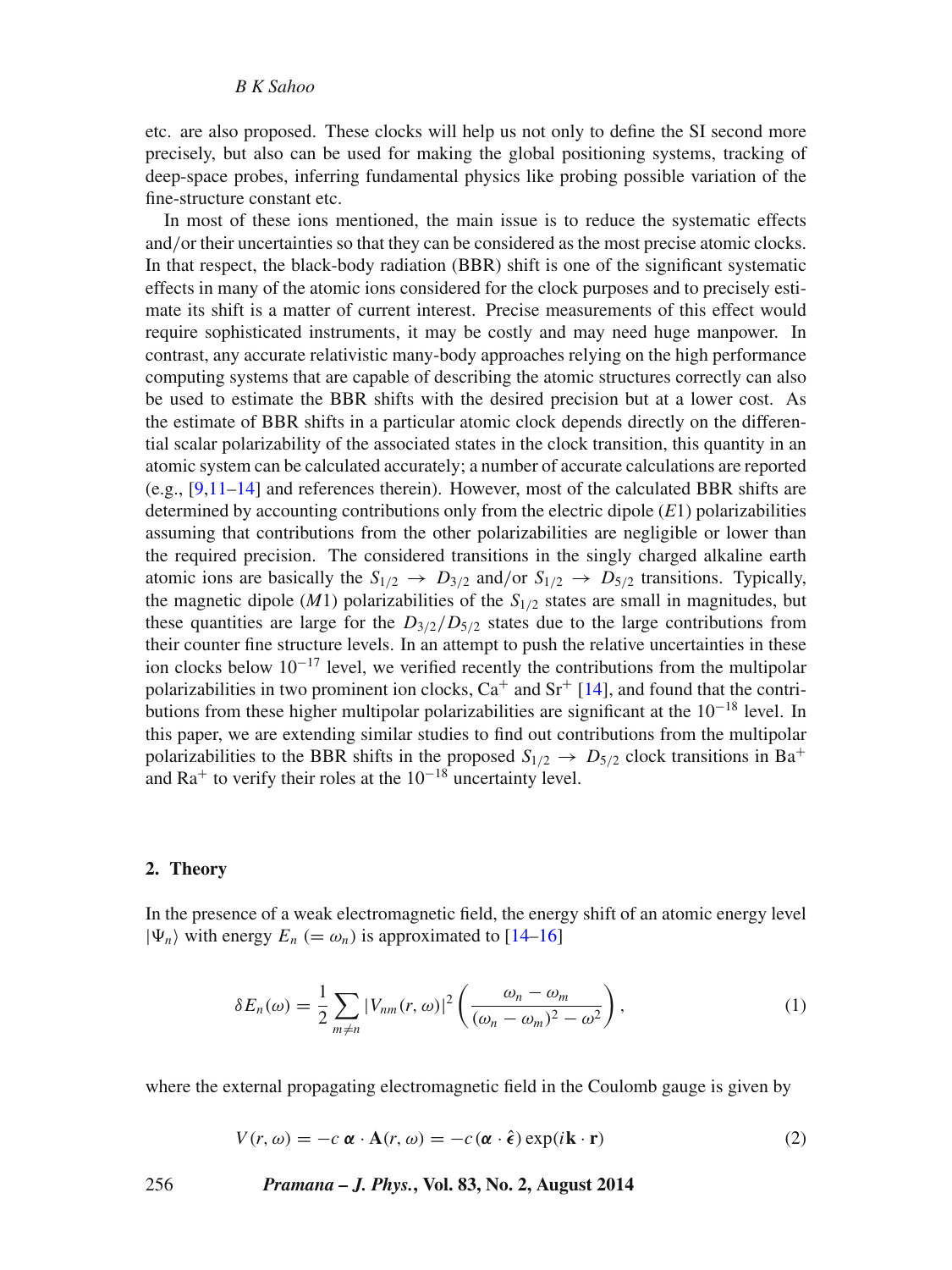with  $\alpha$  being the Dirac matrix,  $\omega$  is the angular frequency of the field and  $\mathbf{k} = k\hat{k}$  and  $\hat{\epsilon}$ are its wave vector and polarization direction, respectively.

With the relations  $\mathbf{B} = \nabla \times \mathbf{A}$  and  $\mathbf{E} = (i\omega/c)\mathbf{A}$ , the energy shift after averaging over  $ω$  for all the polarization and propagation directions is given as  $[16]$ 

$$
\delta E_n^{(\lambda,L)} = -\frac{(\alpha k_B T)^{2L+1}}{2J_n+1} \sum_{m \neq n} |\langle \Psi_n \| Q_L^{\lambda} \| \Psi_m \rangle|^2 F_L \left( \frac{\omega_{mn}}{k_B T} \right), \tag{3}
$$

where  $Q_L^{\lambda}$  are the multipolar electromagnetic transition operators due to  $V(r, \omega)$ ,  $J_n$  is the angular momentum of state  $|\Psi_n\rangle$ ,  $\lambda = 1$  and  $\lambda = 0$  correspond to the electric and magnetic multipoles, respectively, and

$$
F_L(y) = \frac{1}{\pi} \frac{L+1}{L(2L+1)!!(2L-1)!!} \int_0^\infty \left(\frac{1}{y+x} + \frac{1}{y-x}\right) \frac{x^{2L+1}}{e^x - 1} dx. \tag{4}
$$

Here, the argument  $y = \omega_{mn}/(k_B T) = (\omega_n - \omega_m)/(k_B T)$ . The function  $F_L(y)$  is a universal function applicable to all the atoms with argument *y* depending on the range of the atomic parameters; the valid limit for these functions in our case is  $|y| \gg 1$ .

Using the general definition of the scalar polarizability,

<span id="page-2-0"></span>
$$
\alpha_n^{L,\lambda} = \frac{2}{\alpha^{2(\lambda-1)}(2L+1)(2J_n+1)} \sum_{m \neq n} \frac{|\langle \Psi_n || Q_L^{\lambda} || \Psi_m \rangle|^2}{E_n - E_m},
$$
(5)

the BBR shift for different channels are given by

$$
\delta E_n^{E1} = -\frac{1}{2} \frac{4\pi^3 \alpha^3}{15} (k_B T)^4 \alpha_n^{E1} = -\frac{1}{2} \langle E_{E1}^2(\omega) \rangle \alpha_n^{E1},\tag{6}
$$

$$
\delta E_n^{M1} = -\frac{1}{2} \frac{4\pi^3 \alpha^5}{15} (k_B T)^4 \alpha_n^{M1} = -\frac{1}{2} \alpha^2 \langle B_{M1}^2(\omega) \rangle \alpha_n^{M1} \tag{7}
$$

and

$$
\delta E_n^{E2} = -\frac{1}{2} \frac{8(\alpha \pi)^5 (k_B T)^6}{189(2J_n + 1)} \alpha_n^{E2} = -\frac{1}{2} \langle E_{E2}^2(\omega) \rangle \alpha_n^{E2},\tag{8}
$$

with  $\alpha_n^{E_1}$ ,  $\alpha_n^{M_1}$  and  $\alpha_n^{E_2}$  being the scalar *E*1, *M*1 and *E*2 polarizabilities, respectively. Here,  $E_{E1}$ ,  $B_{M1}$  and  $E_{E2}$  are the electric and magnetic field densities that are defined as

$$
E_L(\omega) = B_L(\omega) = \sqrt{\frac{8}{3\pi c^3} \frac{\omega^3}{\exp(\omega/k_B T) - 1}}.
$$
\n(9)

Substituting all, the BBR shifts (in Hz) with respect to the room temperature yield [\[14\]](#page-8-6)

$$
\delta E_{f \to i}^{E1} = \delta E_f^{E1} - \delta E_i^{E1} = -\frac{1}{2} (831.9 \text{V/m})^2 \left[ \frac{T(\text{K})}{300} \right]^4 \left( \alpha_f^{E1} - \alpha_i^{E1} \right), \quad (10)
$$

$$
\delta E_{f \to i}^{M1} = \delta E_f^{M1} - \delta E_i^{M1}
$$
  
=  $-\frac{1}{2} (2.77 \times 10^{-6} \text{ T})^2 \left[ \frac{T(\text{K})}{300} \right]^4 (\alpha_f^{M1} - \alpha_i^{M1})$  (11)

*Pramana – J. Phys.***, Vol. 83, No. 2, August 2014** 257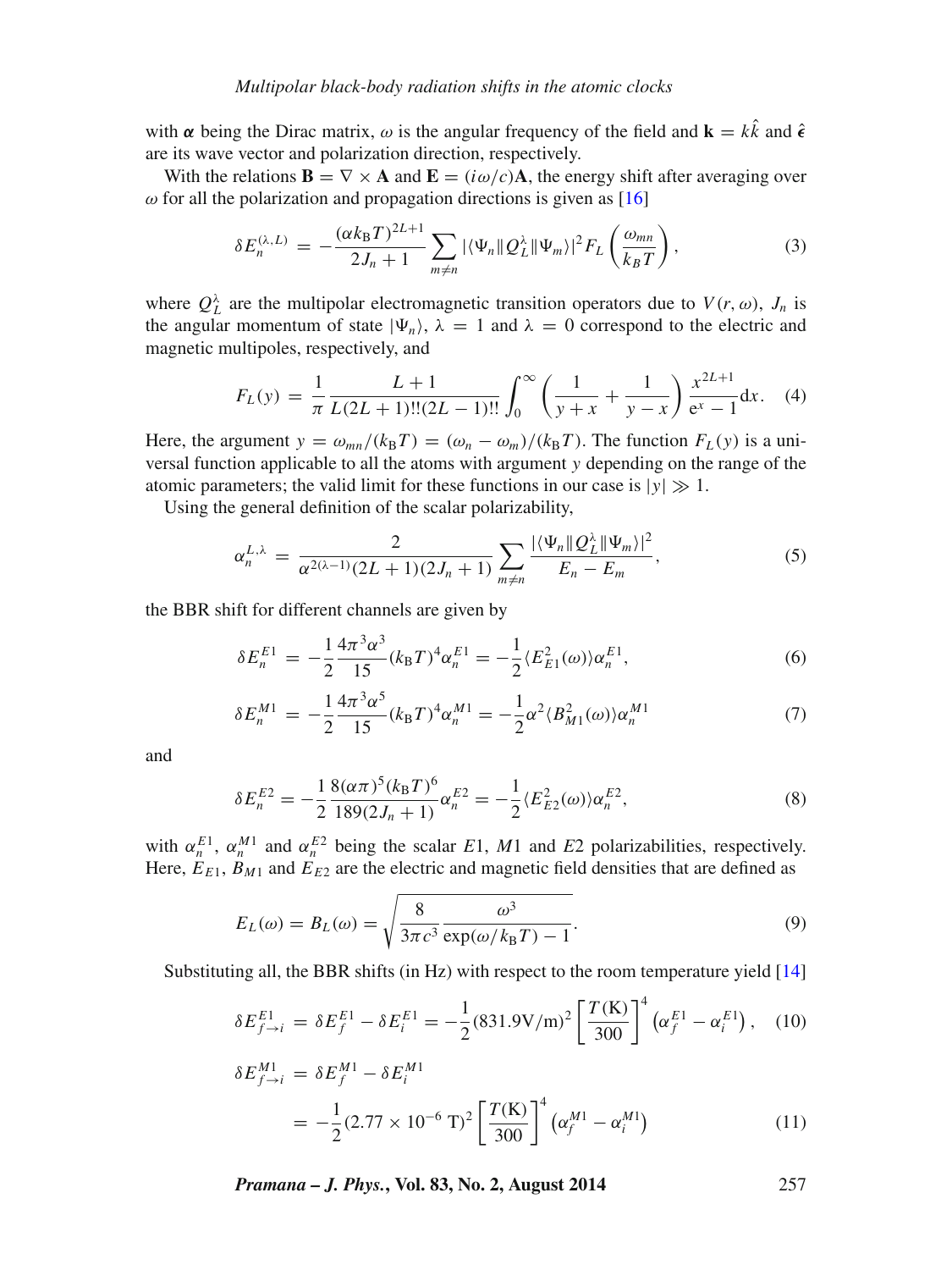and

$$
\delta E_{f \to i}^{E2} = \delta E_f^{E2} - \delta E_i^{E2}
$$
  
=  $-\frac{1}{2} (7.2 \times 10^{-3} \text{V/m})^2 \left[ \frac{T(\text{K})}{300} \right]^6 (\alpha_f^{E2} - \alpha_i^{E2}).$  (12)

## **3. Method of calculation**

We use the relativistic coupled-cluster (RCC) approach to determine the atomic wave functions in the considered systems. As the configurations of the atomic states involved in the clock transitions have a closed-core structure as with a valence electron, we adopt a two-step procedure to calculate the wave functions for these states. In a Fock-space approach, we first calculate the Dirac–Fock (DF) wave function with the closed–shell  $(|\Phi_0\rangle)$ , then append the corresponding valence orbital *v* to define DF or the reference state ( $|\Phi_v\rangle = a_v^{\dagger} |\Phi_0\rangle$ ) for the desired atomic state. The correlation effects among these orbitals are then accounted for in three forms: core, core-valence and valence correlation effects. As valence orbitals are a part of the virtual space in our approach, the core and core-valence correlations are considered by the excitation operators  $(T)$  by exciting electrons from the occupied orbitals to virtual and valence orbitals, respectively. The valence correlation effects are considered by other excitation operators  $(S_v)$  that excite electrons from either the valence orbital alone or along with core orbitals. In the RCC framework, these atomic wave functions can be put in a mathematical form as  $[8,9,11,12]$  $[8,9,11,12]$  $[8,9,11,12]$  $[8,9,11,12]$ 

$$
|\Psi_v\rangle = e^T \{1 + S_v\} |\Phi_v\rangle. \tag{13}
$$

The amplitudes for various excitations are solved first for the *T* operators which are later used in solving the amplitudes for the  $S_v$  operators following the expressions

$$
\langle \Phi_0^K | \{ \overline{H} \overline{e^T} \} | \Phi_0 \rangle = \delta_{0,K} \Delta E_{\text{corr}} \tag{14}
$$

and

$$
\langle \Phi_v^K | \{ \widehat{He^T} \} \{ 1 + S_v \} | \Phi_v \rangle = \langle \Phi_v^K | 1 + S_v | \Phi_v \rangle \langle \Phi_v | \{ \widehat{He^T} \} \{ 1 + S_v \} | \Phi_v \rangle
$$
  
= 
$$
\langle \Phi_v^K | \delta_{v,K} + S_v | \Phi_v \rangle \Delta E_v, \tag{15}
$$

where  $K = 1, 2, \ldots$  represent the singly, doubly etc. excited configurations with respect to their corresponding reference states, respectively,  $He^T$  denotes the connected terms of the Dirac Carlemb (DC) Hamiltonian (*H*) with the  $T$  generators  $\Lambda E$  and  $\Lambda E$  and the Dirac–Coulomb (DC) Hamiltonian (*H*) with the *T* operators,  $\Delta E_{\text{corr}}$  and  $\Delta E_v$  are the correlation energy for the closed-core and negative of the ionization potential (IP) of the valence electron  $v$ , respectively. We consider only the singly and doubly excited configurations by defining  $T$  and  $S_v$  operators as

$$
T = T_1 + T_2 \qquad \text{and} \qquad S_v = S_{1v} + S_{2v}. \tag{16}
$$

However, we construct triple excitation configurations perturbatively by taking contractions between  $T_2$  and  $S_{2v}$  operators with *H* and include their contributions in the  $\Delta E_v$ evaluation. This procedure is commonly known as the CCSD(T) method.

#### 258 *Pramana – J. Phys.***, Vol. 83, No. 2, August 2014**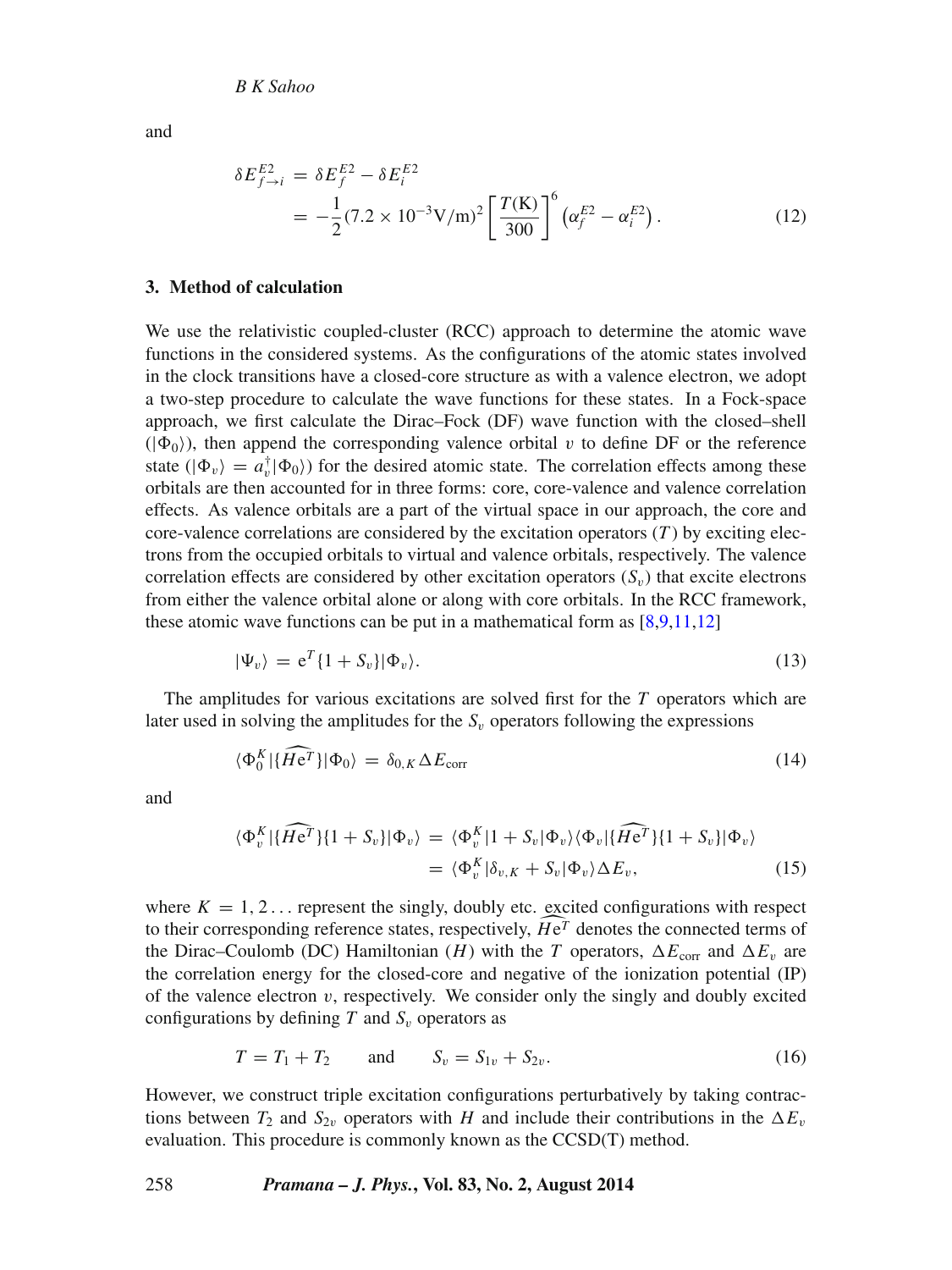Similar to the wave function calculation, we also calculate the scalar polarizabilities as a sum of three contributions

$$
\alpha_v^{\mathcal{Q}_L^{\lambda}} = \alpha_v^{\mathcal{Q}_L^{\lambda}}(c) + \alpha_v^{\mathcal{Q}_L^{\lambda}}(vc) + \alpha_v^{\mathcal{Q}_L^{\lambda}}(v), \qquad (17)
$$

where  $\alpha_v^{Q_L^{\lambda}}(c)$ ,  $\alpha_v^{Q_L^{\lambda}}(vc)$  and  $\alpha_v^{Q_L^{\lambda}}(v)$  are referred to as the core, core-valence and valence correlation contributions, respectively.

We determine the valence correlation contributions to the polarizabilty in the sumover-states approach by evaluating their matrix elements and using the experimentally known energies. As the contributions from the core and core-valence correlations to these quantities are generally small and the sum-over-states method cannot be used to determine them, we account these contributions through the following expression:

$$
\alpha_v^{\mathcal{Q}_L^{\lambda}} = \frac{2}{\alpha^{2(\lambda - 1)}} \langle \Psi_v | \mathcal{Q}_L^{\lambda} | \Psi_v^{(1)} \rangle, \tag{18}
$$

which is obtained from the third-order many-body theory (MBPT(3)), where  $|\Psi_v^{(1)}\rangle$  is the first-order wave function to  $|\Psi_v^{(0)}\rangle$  due to  $Q_L^{\lambda}$ . The reduced matrix elements for any physical operator is evaluated using the following expression:

$$
\frac{\langle \Psi_f \| Q_L^{\lambda} \| \Psi_i \rangle}{\sqrt{\langle \Psi_f | \Psi_f \rangle \langle \Psi_i | \Psi_i \rangle}} = \frac{\langle \Phi_f \| \{ 1 + S_f^{\dagger} \} Q_L^{\lambda} \{ 1 + S_i \} \| \Phi_i \rangle}{\sqrt{\mathcal{N}_f \mathcal{N}_i}},
$$
(19)

where  $\overline{Q_L^{\lambda}} = e^{T^{\dagger}} Q_L^{\lambda} e^T$  and  $\mathcal{N}_v = \langle \Phi_v | e^{T^{\dagger}} e^T + S_v^{\dagger} e^{T^{\dagger}} e^T S_v | \Phi_v \rangle$  involve two nontruncating series in the above expression. The procedure for calculating these expressions are discussed in [\[8](#page-8-2)[,9](#page-8-3)[,11,](#page-8-5)[12\]](#page-8-8).

## **4. Results and discussions**

In table [1,](#page-5-0) we present the *M*1 polarizabilities of the states associated with the clock transitions in both  $Ba^+$  and  $Ra^+$ . These results are very small in the ground states of these alkaline earth ions and mainly come from core correlations. Compared to the results for the corresponding ground and  $d_{5/2}$  states in the clock transitions of Ca<sup>+</sup> and Sr<sup>+</sup>, the reported results are smaller in magnitudes. These results also mainly come from their fine structures. The *M*1 transition amplitudes between these fine-structure levels are typically of the same order of magnitudes. But the  $M1$  polarizability is larger in  $Ca<sup>+</sup>$  and decreases gradually with respect to the size of the alkaline earth ions because fine-structure intervals increase with the size. Since the fine structure splittings are relativistic in origin, it supports the fact that the relativistic effects are large in heavy atomic systems. No other experimental or theoretical results for these quantities are available so that we can compare these with our results.

The *E*2 polarizability for the same states in  $Ba^+$  and  $Ra^+$  are also reported in table [2.](#page-6-0) Unlike the *M*1 polarizability results, there is no particular trend of the *E*2 polarizabilities of the ground states with respect to the size of the systems; the polarizability increases from  $Ca<sup>+</sup>$  to Ba<sup>+</sup> and it comes down again for  $Ra<sup>+</sup>$ . However, these results decrease gradually for the  $d_{5/2}$  states from Ca<sup>+</sup> to Ra<sup>+</sup>.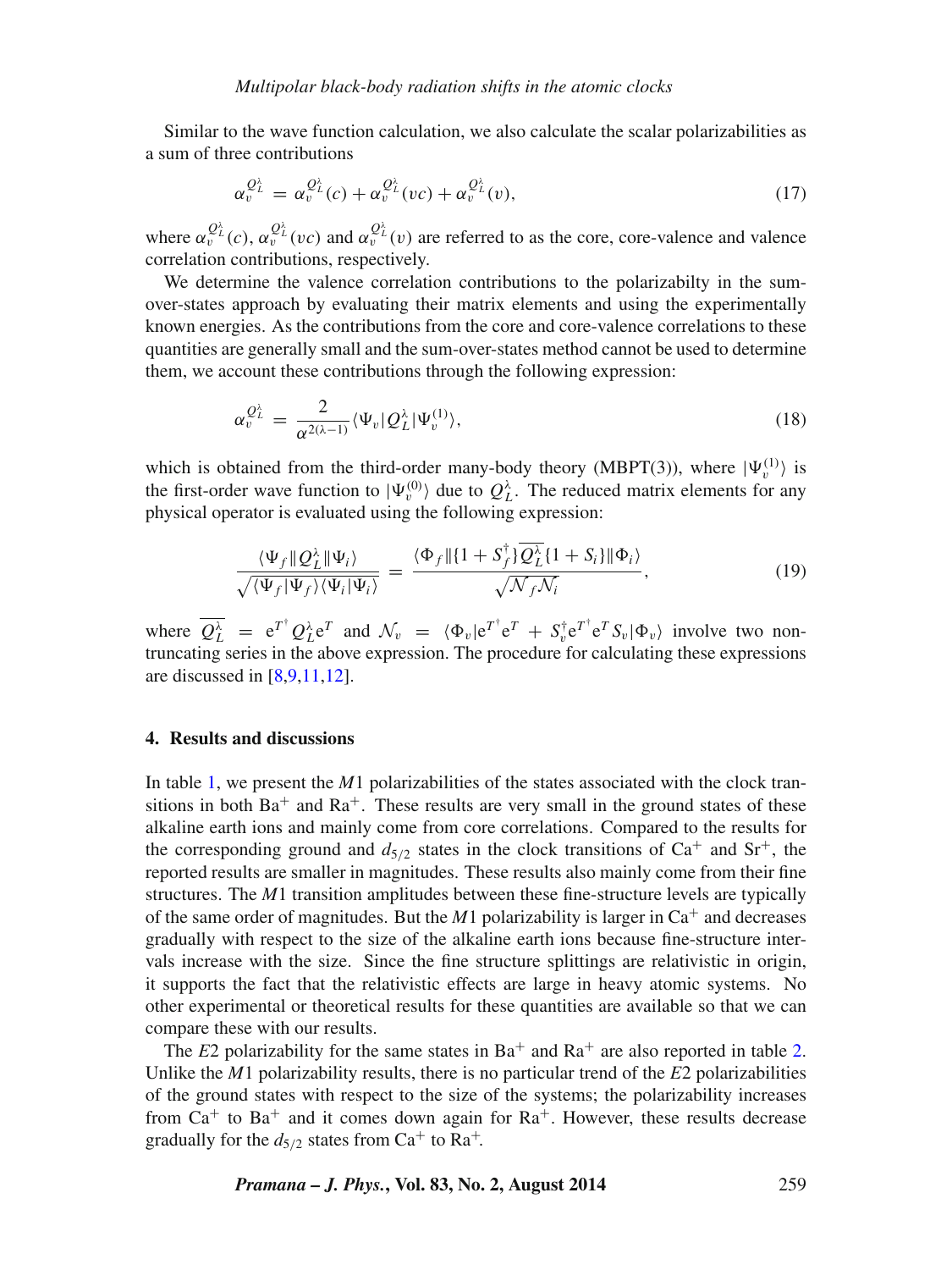<span id="page-5-0"></span>

| Transition                                                                                                   |                                                                                                | Amplitude                                                                                  | $\alpha^{M1}$                                                                                                                                                                                                           | Transition                                                                                                   |                                                                                                 | Amplitude                                                          | $\alpha^{M1}$                                                                                                                                                                                                                                 |
|--------------------------------------------------------------------------------------------------------------|------------------------------------------------------------------------------------------------|--------------------------------------------------------------------------------------------|-------------------------------------------------------------------------------------------------------------------------------------------------------------------------------------------------------------------------|--------------------------------------------------------------------------------------------------------------|-------------------------------------------------------------------------------------------------|--------------------------------------------------------------------|-----------------------------------------------------------------------------------------------------------------------------------------------------------------------------------------------------------------------------------------------|
| $\alpha_v$<br>$6s_{1/2}$<br>$\rightarrow$<br>$\alpha_c$<br>$\alpha_{cv}$<br>$\alpha_{tail}$                  | $7s_{1/2}$<br>$8s_{1/2}$<br>$9s_{1/2}$<br>$5d_{3/2}$<br>$6d_{3/2}$<br>$7d_{3/2}$<br>$8d_{3/2}$ | 0.0009<br>0.0015<br>0.0025<br>0.0007<br>0.0002<br>0.0001<br>$\sim 0.0$                     | $1.4 \times 10^{-6}$<br>$2.8 \times 10^{-6}$<br>$6.9 \times 10^{-6}$<br>$7.4 \times 10^{-6}$<br>$6.4 \times 10^{-8}$<br>$1.2 \times 10^{-8}$<br>$\sim 0.0$<br>$3.5 \times 10^{-4}$<br>$\sim 0.0$<br>$\sim 0.0$          | $\alpha_v$<br>$7s_{1/2}$<br>$\rightarrow$<br>$\alpha_c$<br>$\alpha_{cv}$<br>$\alpha_{\text{tail}}$           | $8s_{1/2}$<br>$9s_{1/2}$<br>$10s_{1/2}$<br>$6d_{3/2}$<br>$7d_{3/2}$<br>$8d_{3/2}$<br>$9d_{3/2}$ | 0.0012<br>0.0014<br>0.0021<br>0.0030<br>0.0009<br>0.0005<br>0.0001 | $2.4 \times 10^{-6}$<br>$2.4 \times 10^{-6}$<br>$4.8 \times 10^{-6}$<br>$5.4 \times 10^{-6}$<br>$1.2 \times 10^{-6}$<br>$3.0 \times 10^{-7}$<br>$1.1 \times 10^{-8}$<br>$6.3 \times 10^{-3}$<br>$\sim 0.0$<br>$\sim 0.0$                      |
| $\alpha_{\text{total}}$<br>$\alpha_v$<br>$5d_{5/2}$<br>$\alpha_c$<br>$\alpha_{cv}$<br>$\alpha_{\text{tail}}$ | $5d_{3/2}$<br>$6d_{3/2}$<br>$7d_{3/2}$<br>$8d_{3/2}$<br>$6d_{5/2}$<br>$7d_{5/2}$<br>$8d_{5/2}$ | $3.6 \times 10^{-4}$<br>1.5445<br>0.0194<br>0.0108<br>0.0096<br>0.0003<br>0.0024<br>0.0034 | $-72.63$<br>$2.3 \times 10^{-4}$<br>$5.3 \times 10^{-5}$<br>$3.7 \times 10^{-5}$<br>$5.4 \times 10^{-8}$<br>$2.6 \times 10^{-6}$<br>$4.6 \times 10^{-6}$<br>$3.5 \times 10^{-4}$<br>$-1.4 \times 10^{-5}$<br>$\sim 0.0$ | $\alpha_{\text{total}}$<br>$\alpha_v$<br>$6d_{5/2}$<br>$\alpha_c$<br>$\alpha_{cv}$<br>$\alpha_{\text{tail}}$ | $6d_{3/2}$<br>$7d_{3/2}$<br>$8d_{3/2}$<br>$9d_{3/2}$<br>$7d_{5/2}$<br>$8d_{5/2}$<br>$9d_{5/2}$  | 1.5480<br>0.0445<br>0.0236<br>0.0218<br>0.0028<br>0.0044<br>0.0035 | $6.4 \times 10^{-3}$<br>$-35.23$<br>$1.4 \times 10^{-3}$<br>$2.8 \times 10^{-4}$<br>$2.1\times10^{-4}$<br>$5.4 \times 10^{-6}$<br>$9.8 \times 10^{-6}$<br>$5.5 \times 10^{-6}$<br>$6.3 \times 10^{-3}$<br>$-2.7 \times 10^{-5}$<br>$\sim 0.0$ |
| $\alpha_{\text{total}}$                                                                                      |                                                                                                | $-71.63$                                                                                   |                                                                                                                                                                                                                         | $\alpha_{\text{total}}$                                                                                      |                                                                                                 |                                                                    | $-35.23$                                                                                                                                                                                                                                      |

**Table 1.** The  $M1$  polarizabilities of the ground and excited states in  $Ba<sup>+</sup>$  and  $Ra<sup>+</sup>$ (in a.u.). The calculated amplitudes of the corresponding  $|\langle \psi_n | Q_0^1 | |\psi_m \rangle| / \alpha$  matrix elements are given (in a.u.).

The largest contribution to the ground-state  $E2$  polarizabilities comes from the  $d_{5/2}$ states followed by their fine-structure levels. Contributions from the core and higher continuum states (given as tail contributions) are non-negligible, but their contributions are estimated only at the MBPT(3) approximation; a better method may modify these contributions. The highest contributions to the  $d_{5/2}$  states come from their corresponding fine-structure levels followed by the ground states. These contributions are of opposite signs with respect to the contributions from the higher states and core correlation contributions for which the final values are the results of the net cancellations. Due to this reason, the signs of the ground-state polarizabilities and  $d_{5/2}$  state polarizabilities differ; this enhances the values of the differential polarizabilities between these two states.

Three experimental results available for the ground-state  $E2$  polarizability in Ba<sup>+</sup> are: 4420(250) [\[17\]](#page-8-9), 2462(361) [\[18\]](#page-8-10) and 2050(100) [\[19\]](#page-8-11) in a.u. against our result 4233.16 a.u. which is within the error bar of the first one. In fact, the *E*2 matrix elements of  $6s \rightarrow 5d$  in Ba<sup>+</sup> are well studied and used to estimate the lifetimes of the 5*d* states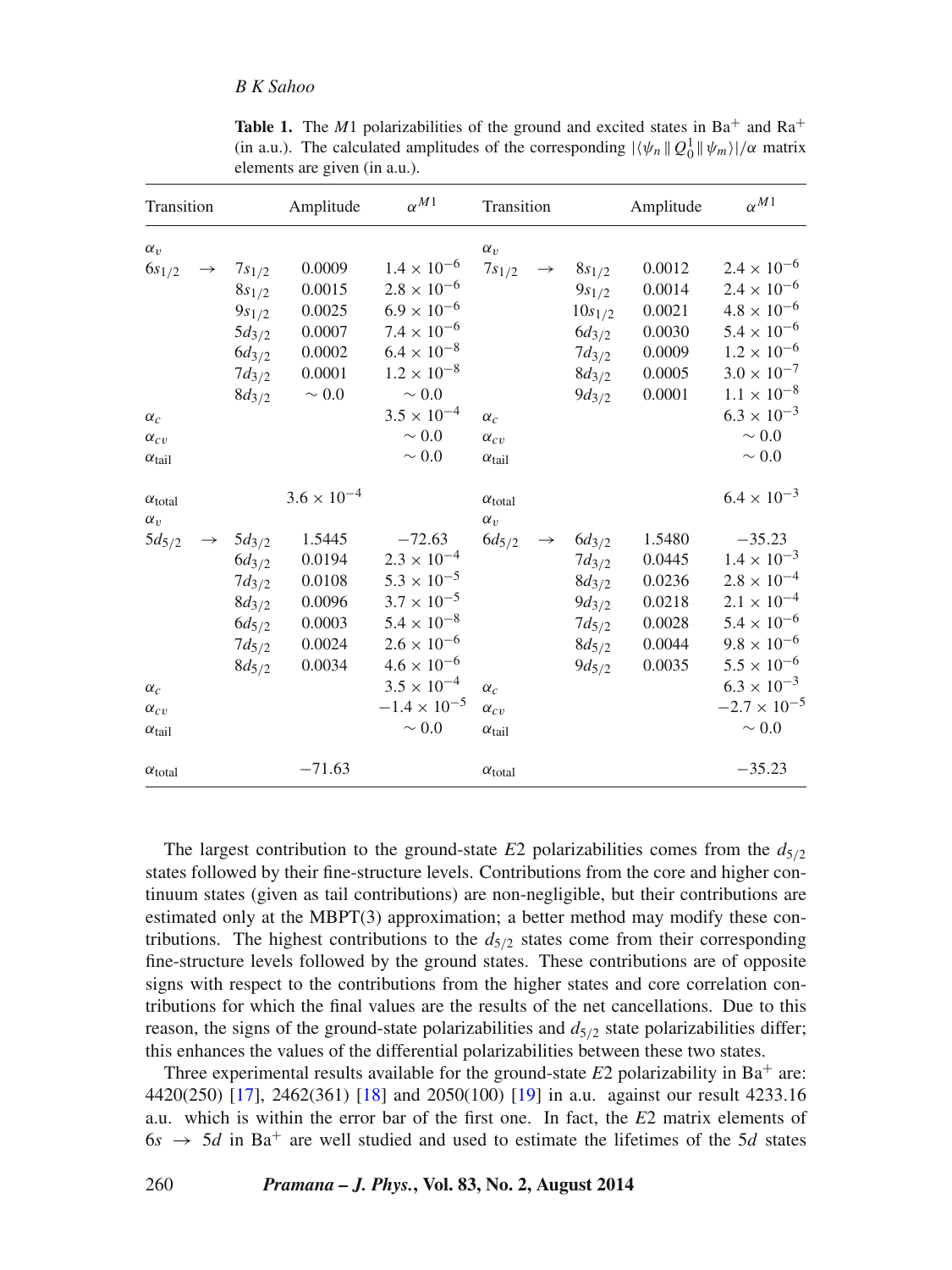<span id="page-6-0"></span>

| Transition              |                         | Amplitude  | $\alpha^{E2}$ | Transition |                         |               | Amplitude   | $\alpha^{E2}$ |            |
|-------------------------|-------------------------|------------|---------------|------------|-------------------------|---------------|-------------|---------------|------------|
| $\alpha_v$              |                         |            |               |            | $\alpha_v$              |               |             |               |            |
| $6s_{1/2}$              | $\rightarrow$           | $5d_{3/2}$ | 12.759        | 1466.14    | $7s_{1/2}$              | $\rightarrow$ | $6d_{3/2}$  | 14.893        | 805.66     |
|                         |                         | $6d_{3/2}$ | 16.585        | 262.76     |                         |               | $7d_{3/2}$  | 13.942        | 175.04     |
|                         |                         | $7d_{3/2}$ | 5.727         | 24.07      |                         |               | $8d_{3/2}$  | 5.631         | 22.55      |
|                         |                         | $8d_{3/2}$ | 4.036         | 10.72      |                         |               | $9d_{3/2}$  | 4.510         | 13.08      |
|                         |                         | $5d_{5/2}$ | 15.991        | 1977.95    |                         |               | $6d_{5/2}$  | 19.071        | 1161.65    |
|                         |                         | $6d_{5/2}$ | 19.988        | 379.96     |                         |               | $7d_{5/2}$  | 16.137        | 232.13     |
|                         |                         | $7d_{5/2}$ | 7.024         | 36.15      |                         |               | $8d_{5/2}$  | 6.762         | 32.39      |
|                         |                         | $8d_{5/2}$ | 5.022         | 16.59      |                         |               | $9d_{5/2}$  | 5.615         | 20.23      |
| $\alpha_c$              |                         |            |               | 48.51      | $\alpha_c$              |               |             |               | 64.37      |
| $\alpha_{cv}$           |                         |            |               | $-0.15$    | $\alpha_{cv}$           |               |             |               | $-0.11$    |
| $\alpha_{\rm tail}$     |                         |            |               | 10.45      | $\alpha_{\text{tail}}$  |               |             |               | 16.22      |
| $\alpha_{\text{total}}$ |                         |            |               | 4233.16    | $\alpha_{\text{total}}$ |               |             |               | 2543.22    |
| $\alpha_v$              |                         |            |               |            | $\alpha_v$              |               |             |               |            |
| $5d_{5/2}$              | $\rightarrow$           | $6s_{1/2}$ | 15.991        | $-659.32$  | $6d_{5/2}$              | $\rightarrow$ | $7s_{1/2}$  | 19.071        | $-645.36$  |
|                         |                         | $7s_{1/2}$ | 6.409         | 16.38      |                         |               | $8s_{1/2}$  | 11.015        | 99.75      |
|                         |                         | $8s_{1/2}$ | 1.992         | 1.11       |                         |               | $9s_{1/2}$  | 2.838         | 4.32       |
|                         |                         | $9s_{1/2}$ | 1.723         | 0.72       |                         |               | $10s_{1/2}$ | 2.318         | 2.47       |
|                         |                         | $5d_{3/2}$ | 6.832         | $-852.67$  |                         |               | $6d_{3/2}$  | 8.786         | $-1134.87$ |
|                         |                         | $6d_{3/2}$ | 5.754         | 12.03      |                         |               | $7d_{3/2}$  | 7.363         | 37.77      |
|                         |                         | $7d_{3/2}$ | 2.030         | 1.11       |                         |               | $8d_{3/2}$  | 2.452         | 3.06       |
|                         |                         | $8d_{3/2}$ | 1.457         | 0.51       |                         |               | $9d_{3/2}$  | 1.840         | 1.51       |
|                         |                         | $6d_{5/2}$ | 11.264        | 45.86      |                         |               | $7d_{5/2}$  | 13.956        | 133.80     |
|                         |                         | $7d_{5/2}$ | 4.029         | 4.38       |                         |               | $8d_{5/2}$  | 4.832         | 11.81      |
|                         |                         | $8d_{5/2}$ | 2.925         | 2.05       |                         |               | $9d_{5/2}$  | 3.744         | 6.25       |
|                         |                         | $5g_{7/2}$ | 2.965         | 2.24       |                         |               | $5g_{5/2}$  | 4.490         | 9.75       |
|                         |                         | $6g_{7/2}$ | 3.006         | 2.11       |                         |               | $6g_{5/2}$  | 4.284         | 8.02       |
|                         |                         | $5g_{9/2}$ | 10.484        | 28.04      |                         |               | $5g_{7/2}$  | 15.875        | 121.92     |
|                         |                         | $6g_{9/2}$ | 10.629        | 26.34      |                         |               | $6g_{7/2}$  | 15.148        | 100.25     |
| $\alpha_c$              |                         |            |               | 48.51      | $\alpha_c$              |               |             |               | 64.37      |
| $\alpha_{cv}$           |                         |            |               | $-0.87$    | $\alpha_{cv}$           |               |             |               | $-0.58$    |
| $\alpha_{tail}$         |                         |            |               | 12.06      | $\alpha_{\text{tail}}$  |               |             |               | 18.91      |
|                         | $\alpha_{\text{total}}$ |            |               | $-1309.39$ | $\alpha_{\rm total}$    |               |             |               | $-1156.85$ |

**Table 2.** The  $E2$  polarizabilities of the ground and excited states in  $Ba<sup>+</sup>$  and  $Ra<sup>+</sup>$ (in a.u.). The calculated amplitudes of the corresponding  $|\langle \psi_n | Q_1^2 | |\psi_m \rangle|$  matrix elements are given (in a.u.).

precisely, implying that these amplitudes are highly accurate [\[20](#page-8-12)[,21\]](#page-8-13). These two states contribute about 3444.09 a.u. to the ground-state *E*2 polarizability against the reported result 1828(88) a.u. in [\[17\]](#page-8-9). This suggests that the results reported in [\[18\]](#page-8-10) and [\[19\]](#page-8-11) do not seem to be reasonable. No experimental data of the 5*d* states are available to compare with our calculated results. Similarly, no experimental results are available for both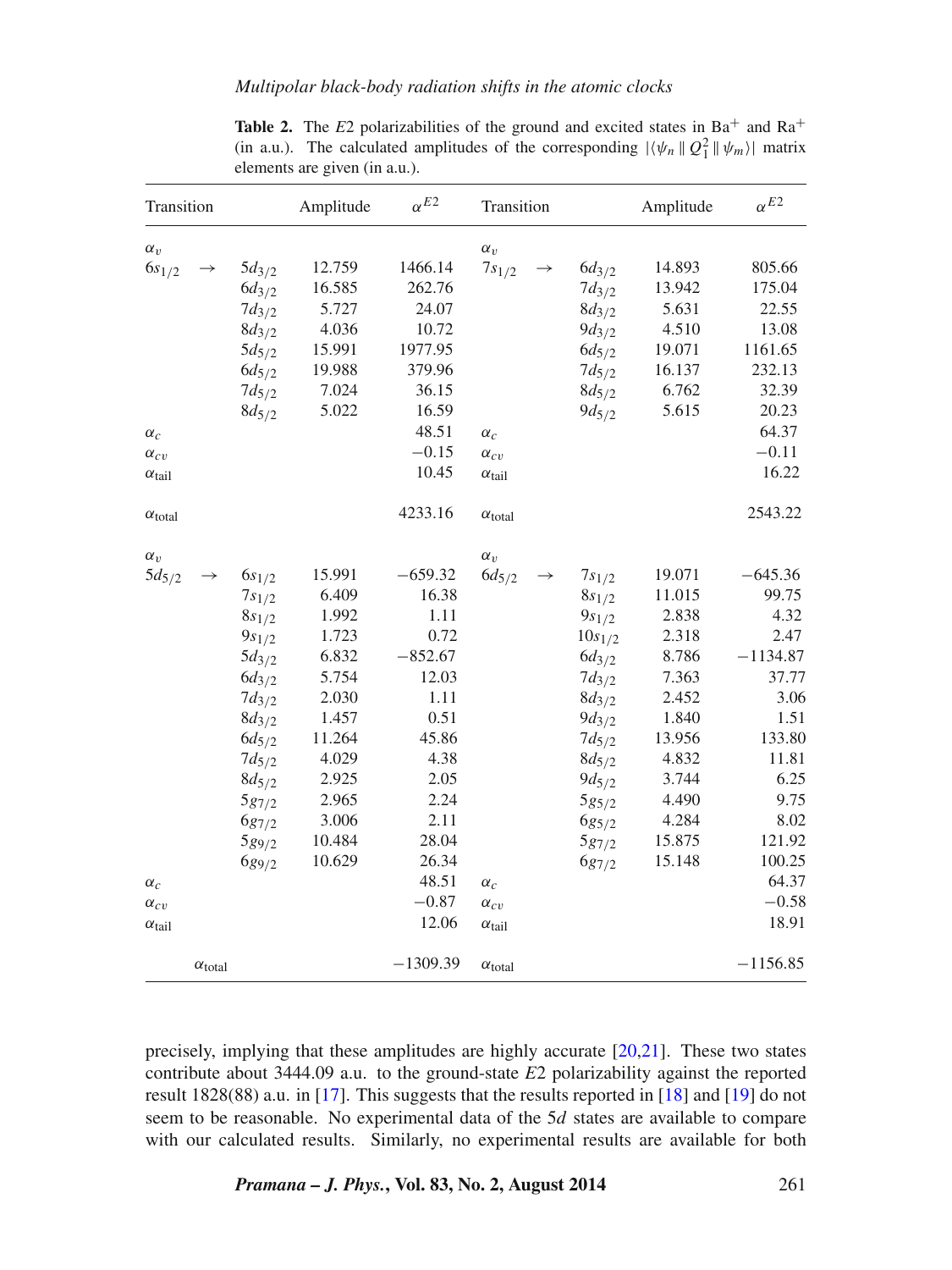## *B K Sahoo*

the ground- and excited-state  $E_2$  polarizabilities in  $Ra^+$  to compare with our calculated results. In an earlier work, we had reported the ground-state  $E2$  polarizability of  $Ra^+$  as 2547.52 a.u. by considering contributions only from a few excited states in the sum of eq. [\(5\)](#page-2-0) against the present result which is 2543.22 a.u. Both the results are in good agreement and hence, we believe that our results for the  $d_{5/2}$  states should also be accurate.

After substituting the above results, we obtain the contribution to the BBR shifts to the 6*s*  $\rightarrow$  5*d*<sub>5</sub>/<sub>2</sub> transition in Ba<sup>+</sup> through the *M*1 and *E*2 multipoles are 3.3 × 10<sup>-5</sup> and 3*.*6 × 10−<sup>7</sup> Hz, respectively. Similarly, contributions to the BBR shifts from the *M*1 and *E*2 multipoles to the 7*s*  $\rightarrow$  6*d*<sub>5/2</sub> transition in Ra<sup>+</sup> are 1.6 × 10<sup>-5</sup> and 2.4 × 10<sup>-7</sup> Hz, respectively. Similar to our earlier studies, the *M*1 contributions dominate over the *E*2 contributions. The contributions from the  $E1$  multipoles are about 0.64 Hz in Ba<sup>+</sup> and  $0.19$  Hz in Ra<sup>+</sup> for the corresponding transitions, respectively [\[11\]](#page-8-5). Therefore, achieving the 10<sup>-18</sup> precision uncertainty for the proposed atomic clock frequencies in Ba<sup>+</sup> and Ra<sup>+</sup> seems to be feasible as the contributions from the higher multipoles to the net BBR shifts are found to be comparatively smaller in size.

## **5. Conclusion**

Following the proposals of achieving  $10^{-18}$  precision uncertainty in the 6*s*  $\rightarrow$  5*d*<sub>5/2</sub> and  $7s \rightarrow 6d_{5/2}$  clock transitions in Ba<sup>+</sup> and Ra<sup>+</sup>, respectively, we have analysed the contributions from the *M*1 and *E*2 multipoles to the BBR shifts in the corresponding above clock transitions. Our study reveals that the uncertainties due to the higher multipolar BBR shifts in the proposed Ba<sup>+</sup> and Ra<sup>+</sup> clock transitions are below  $10^{-18}$  precision level. Therefore, these ions would be two more promising candidates for new atomic clocks which need to be undertaken by the experimentalists to measure their clock frequencies.

## **Acknowledgements**

The author gratefully acknowledges Bindiya Arora, Dillip Nandy and B P Das for many useful discussions. The author also thanks Ashok Vudayagiri for inviting him to present a seminar on atomic clocks at TC-2012, Hyderabad. Computations were carried out using 3TFLOP HPC Cluster at the Physical Research Laboratory, Ahmedabad.

## **References**

- <span id="page-7-0"></span>[1] W H Oskay, S A Diddams, E A Donley, T M Fortier, T P Heavner, L Hollberg, W M Itano, S R Jefferts, M J Delaney, K Kim, F Levi, T E Parker and J C Bergquist, *Phys. Rev. Lett.* **97**, 020801 (2006)
- <span id="page-7-1"></span>[2] K Matsubara, K Hayasaka, Y Ling, H Ito, S Nagano, M Kajita and M Hosokawa, *Appl. Phys. Express* **1**, 067011 (2008)
- <span id="page-7-2"></span>[3] P Dube, A A Madej, J E Bernard, L Marmet, J S Boulanger and S Cundy, *Phys. Rev. Lett.* **95**, 033001 (2005)
- <span id="page-7-3"></span>[4] C W Chou, D B Hume, J C J Koelemeij, D J Wineland and T Rosenband, *Phys. Rev. Lett.* **104**, 070802 (2010)
- <span id="page-7-4"></span>[5] T Schneider, E Peik and Chr Tamm, *Phys. Rev. Lett.* **94**, 230801 (2005)